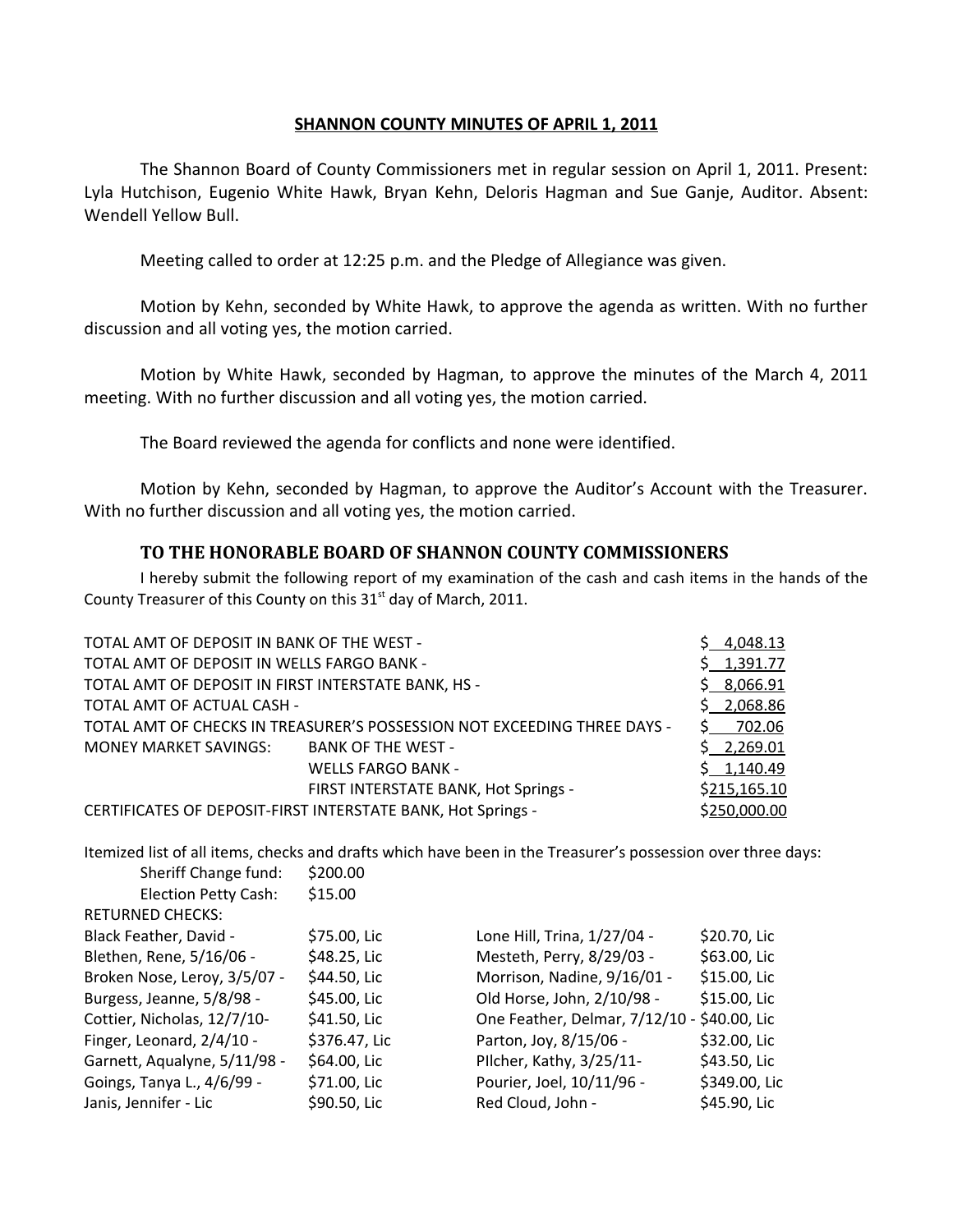Little Hawk, Jolene, 7/15/09 - \$32.40, Lic Ross, William, 9/15/11 - \$53.00, Lic

#### **TOTAL - \$486,633.05**

DATED this  $31<sup>st</sup>$  day of March, 2011

#### /S/Sue Ganje, Auditor

### SUE GANJE, COUNTY AUDITOR OF SHANNON COUNTY

THE ABOVE BALANCE REFLECTS COUNTY MONIES, MONIES HELD IN TRUST, AND MONIES COLLECTED FOR AND TO BE REMITTED TO OTHER ENTITIES: SCHOOLS, TOWNS AND STATE.

Auditor Sue Ganje began to update the Board on fees associated with a proposed change to direct deposit of employee payroll and indicated she would continue the discussion later on the agenda when certain information was available from Treasurer Lori Bachand.

Motion by Kehn, seconded by Hagman, to approve a request for Lyla Hutchison and Eugenio White Hawk to travel to Rapid City for a Homeland Security workshop, May 10-12, 2011. Costs will be reimbursed by the Homeland Security Grant funds. With no further discussion and all voting yes, the motion carried.

The annual Shannon County Conservation District report was received and placed on file.

Bills were presented for approval. Motion by Hagman, seconded by White Hawk, to approve the bills as follows. With no further discussion and all voting yes, the motion carried.

| <b>GENERAL FUND</b>         |                       |            |
|-----------------------------|-----------------------|------------|
| <b>COMMISSIONERS</b>        | <b>MARCH SALARIES</b> | \$550.00   |
| <b>AUDITOR'S OFFICE</b>     | <b>MARCH SALARIES</b> | \$2,946.96 |
| <b>TREASURER'S OFFICE</b>   | <b>MARCH SALARIES</b> | \$2,940.51 |
| STATE'S ATTORNEY OFFICE     | <b>MARCH SALARIES</b> | \$1,250.00 |
| DIRECTOR OF EQUALIZATION    | <b>MARCH SALARIES</b> | \$1,564.56 |
| <b>REGISTER OF DEEDS</b>    | <b>MARCH SALARIES</b> | \$1,738.68 |
| <b>VETERANS SERVICES</b>    | <b>MARCH SALARIES</b> | \$986.56   |
| <b>SHERIFF'S OFFICE</b>     | <b>MARCH SALARIES</b> | \$3,125.00 |
| <b>CORONER</b>              | <b>MARCH SALARIES</b> | \$320.00   |
| <b>ALLTEL</b>               | <b>TELEPHONE</b>      | \$140.95   |
| <b>BEST WESTERN RAMKOTA</b> | <b>TRAVEL</b>         | \$167.98   |
| CAROL BUTZMAN CONSULTING    | MI                    | \$927.58   |
| <b>CENTURY BUSINESS</b>     | <b>COPIER</b>         | \$19.47    |
| CODY, DENISE                | MI                    | \$15.00    |
| DEPARTMENT OF LEG. AUDIT    | <b>AUDIT</b>          | \$2,420.00 |
| DIETRICH, DONNA             | MI                    | \$150.44   |
| <b>CARDMEMBER SERVICE</b>   | <b>MISC</b>           | \$991.79   |
| HAGMAN, DELORIS             | <b>TRAVEL</b>         | \$71.04    |
| KEHN, BRYAN                 | <b>TRAVEL</b>         | \$66.60    |
| <b>LAKOTA COUNTRY TIMES</b> | PUBLISHING            | \$495.40   |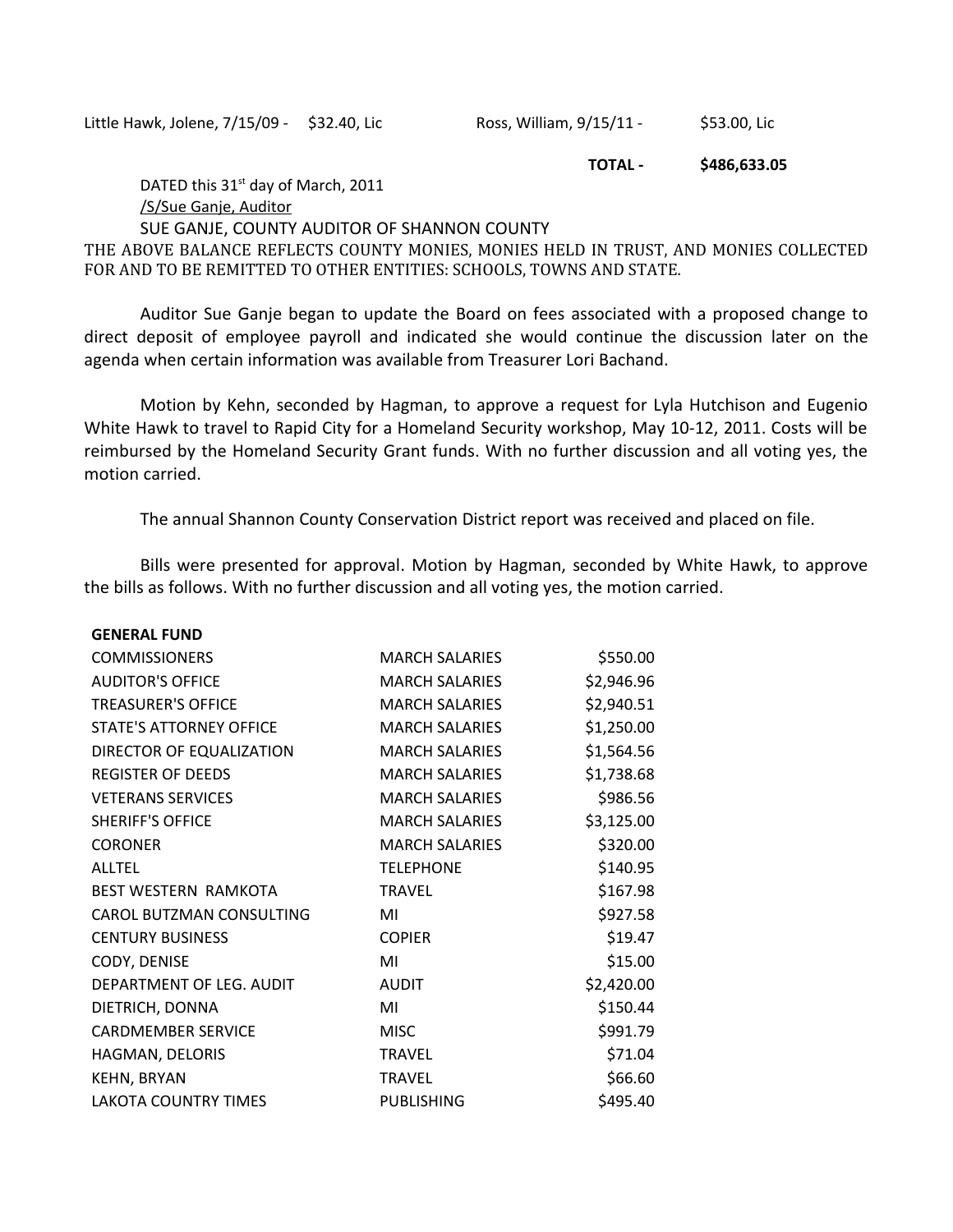| LARJO'S                          | <b>SUPPLY</b>                  | \$533.20    |
|----------------------------------|--------------------------------|-------------|
| MARTINEZ, AUDREY L               | <b>TRAVEL</b>                  | \$28.86     |
| PENNINGTON COUNTY AUDITOR        | MI                             | \$82.00     |
| PENNINGTON CO STATES ATTY        | MI                             | \$200.00    |
| PENNINGTON COUNTY SHERIFF        | MI                             | \$242.50    |
| REHFUSS, CATHY                   | MI                             | \$15.00     |
| <b>RAPID LUBE</b>                | <b>CAR MAINT</b>               | \$32.95     |
| <b>VERIZON WIRELESS</b>          | <b>VICTIM ADV</b>              | \$31.94     |
| <b>WESTERN COMMUNICATIONS</b>    | <b>SUPPLY</b>                  | \$447.35    |
| WHIRLWIND HORSE, CONNIE          | <b>TRAVEL</b>                  | \$83.62     |
| WHITE HAWK, EUGENIO              | <b>TRAVEL</b>                  | \$69.56     |
| HUTCHISON, LYLA                  | <b>TRAVEL</b>                  | \$59.20     |
|                                  | <b>GENERAL FUND TOTAL</b>      | \$22,714.70 |
| <b>ROAD &amp; BRIDGE</b>         |                                |             |
| <b>ROAD &amp; BRIDGE</b>         | <b>MARCH SALARIES</b>          | \$9,361.84  |
| & ADDITIONAL OVERTIME FOR        |                                |             |
| LYNN BETTELYOUN                  | <b>SEC GUARD</b>               | \$1,889.60  |
| LYNX BETTELYOUN                  |                                | \$570.29    |
| <b>DAVID WHITE FACE</b>          |                                | \$522.00    |
| <b>LEON ZIMBELMAN</b>            |                                | \$522.00    |
| A & B WELDING                    | <b>REPAIR</b>                  | \$35.96     |
| <b>ALLTEL</b>                    | <b>TELEPHONE</b>               | \$97.12     |
| <b>CULLIGAN</b>                  | <b>SUPPLY</b>                  | \$28.50     |
| <b>CARDMEMBER SERVICE</b>        | <b>MISC</b>                    | \$185.21    |
| <b>GENERAL STORE</b>             | <b>SUPPLY</b>                  | \$99.88     |
| <b>GREAT PLAINS COMMUNICATIO</b> | <b>TELEPHONE</b>               | \$160.01    |
| <b>HUSKER AUTO PARTS</b>         | <b>REPAIR</b>                  | \$1,699.48  |
| <b>MARTIN AUTO PARTS</b>         | <b>REPAIR</b>                  | \$122.05    |
| <b>MCI COMM SERVICE</b>          | <b>TELEPHONE</b>               | \$45.69     |
| <b>MENARDS</b>                   | REPAIR; SUPPLY                 | \$155.87    |
| PINE RIDGE AUTO PARTS            | <b>REPAIR</b>                  | \$189.71    |
| <b>POSTMASTER</b>                | <b>RENT</b>                    | \$44.00     |
| <b>QUILL CORPORATION</b>         | <b>SUPPLY</b>                  | \$17.81     |
| SIOUX CITY FOUNDRY CO            | <b>REPAIR</b>                  | \$900.00    |
| <b>TRUE VALUE</b>                | <b>SUPPLY</b>                  | \$13.73     |
| <b>WESTCO</b>                    | <b>FUEL</b>                    | \$4,670.58  |
|                                  | <b>ROAD &amp; BRIDGE TOTAL</b> | \$21,331.33 |

# **GRAND TOTAL \$44,093.39**

Motion by Hagman, seconded by Kehn, to enter into Executive Session for personnel matters. With no further discussion and all voting yes, the motion carried and the Board went into Executive Session at 12:35 p.m.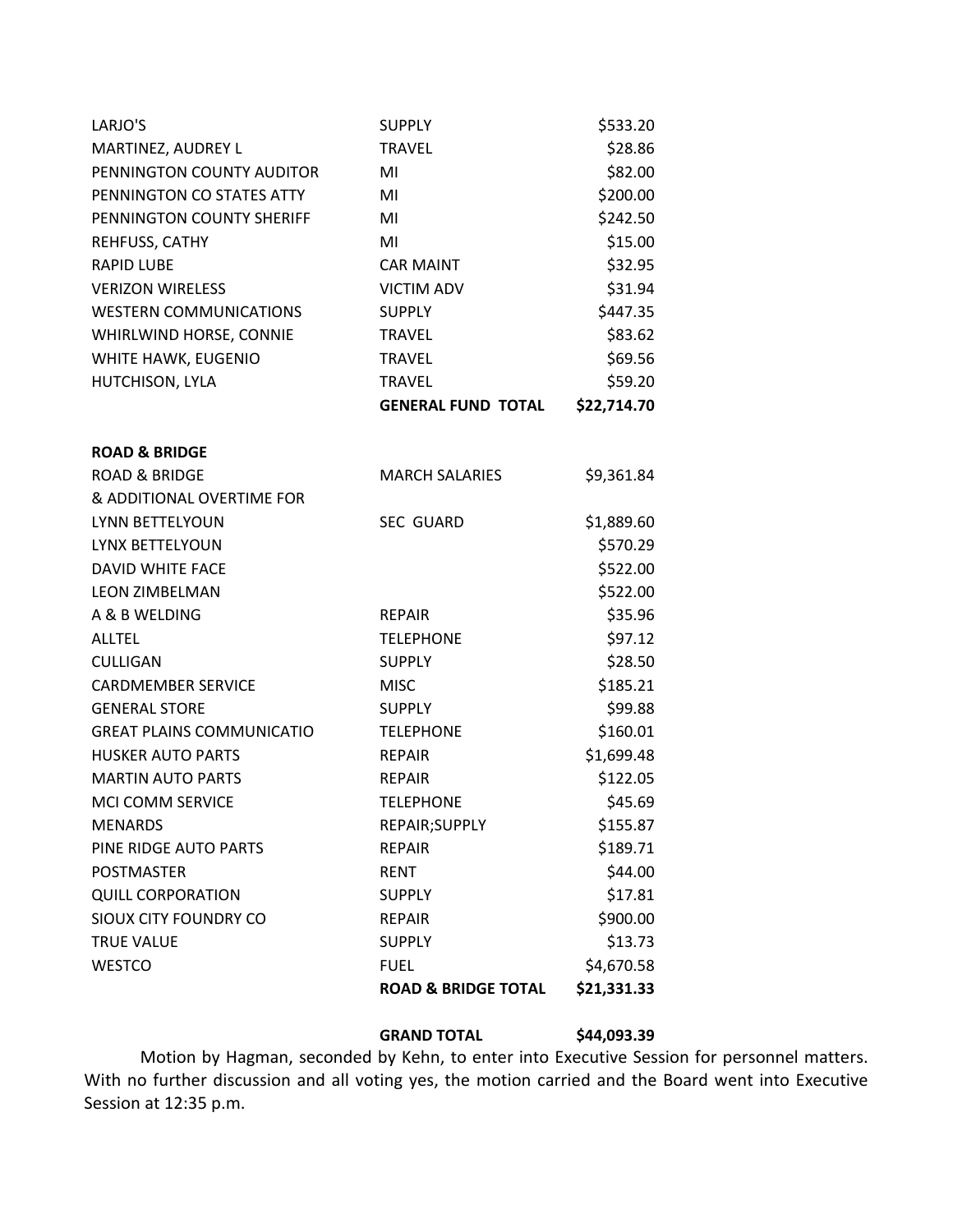The Board came out of Executive Session at 1:12 p.m.

Highway Superintendent Lynn Bettelyoun met with the Board to give updates.

Latrelle Plenty Arrows, OST Rural Water System, met with the Board to discuss an easement needed for their Wakpamni to Batesland project. Deputy State's Attorney Pat Ginsbach advised the Board on a temporary easement and changes to the form on meeting OST rural water needs.

Bettelyoun advised the Board on Road Project No. P6535(01), PCN6386, in Bennett County which uses part of Kyle Road #16 as a haul road for construction being done by Atteberry Construction. Bettelyoun presented an agreement on use and restoration of the road for the Board's consideration. Motion by White Hawk, seconded by Kehn to approve the Agreement for Use and Restoration of Contractor's Haul Road with Atteberry Construction and authorize the Chairman to sign, and further approve the Highway Superintendent to sign the Agreement for Use and Restoration of Haul Road Release, as upon completion 5,000 tons of gravel were put on the road. With no further discussion and all voting yes, the motion carried.

Quotes on gravel and rock from Atteberry Construction were also presented to the Board and discussion was held on the transport of materials.

Certificates of Completion to acknowledge David "Sam" White Face and Leon Zimbelman for their completion of 1,000 hours of heavy equipment operation were presented to the Commissioners for signature.

Veterans Services Officer Archie Hopkins met with the Board to present his March 2011 Activity report and meet the new commission members. Hopkins also discussed new software for processing claims and data.

Director of Equalization Terri Halls met with the Board to present a request for tax abatement on behalf of Michael O'Bryan concerning a trailer he sold in 2007 to a tribal member, who would be exempt from property taxes. Motion by Hagman, seconded by White Hawk to approve the tax abatement for Michael O'Bryan on Mobile Home #3520 in the amount of \$52.99 and \$55.01 for 2008 and 2009 taxes, respectively. With no further discussion and all voting yes, the motion carried.

Halls also presented a list of exempt properties to the Board for their review and noted an organization that filed late but will be providing documentation to the Assessor. A special meeting will be set prior to 4/26/2011 for equalization purposes.

Highway Superintendent Bettelyoun presented a request for graveling and maintenance of a road for Leslie Clifford-Cournoyer. As the road is not on the County Road system, the Board asked the Auditor to reply to Clifford-Cournoyer and explain that as a private road, the County would not provide maintenance unless she wished to contract the service and was unable to find a private contractor to perform the work.